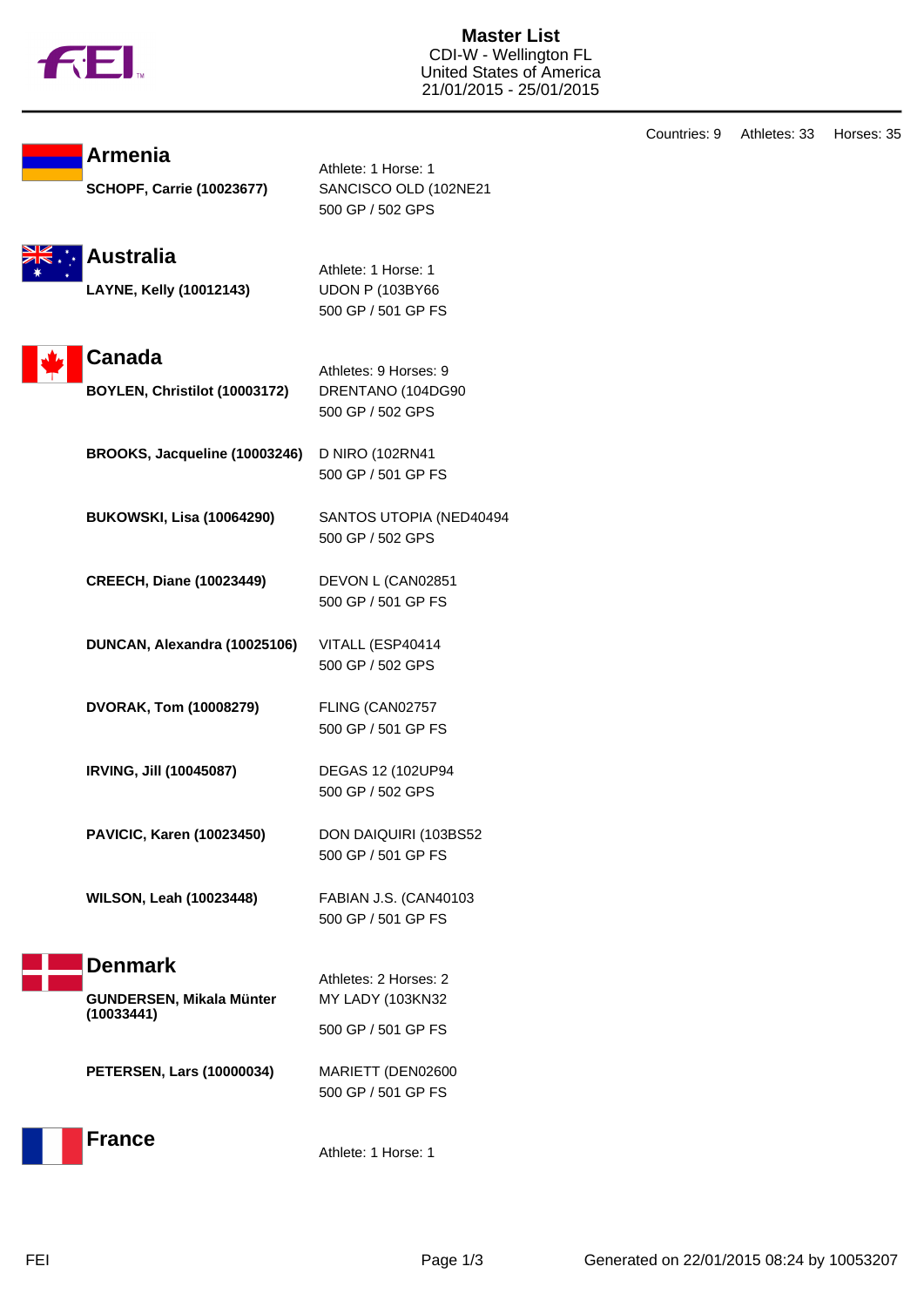

| COLLOMB, St??phanie (10045270) OCEANE DU DESERT (103HJ61       | 500 GP / 502 GPS                                                                                    |
|----------------------------------------------------------------|-----------------------------------------------------------------------------------------------------|
| Germany<br>KOSCHEL, Christoph (10012140) TIESTO (NOR02392      | Athlete: 1 Horse: 1<br>500 GP / 501 GP FS / 502 GPS                                                 |
| <b>Spain</b><br><b>MARTIN DOCKX, Jose Daniel</b><br>(10065305) | Athletes: 3 Horses: 3<br>GRANDIOSO (USA40633<br>500 GP / 501 GP FS / 502 GPS                        |
| <b>MATUTE GUIMON, Juan</b><br>(10003267)                       | DON DIEGO YMAS (103DH64<br>500 GP / 502 GPS                                                         |
| <b>MATUTE GUIMON, Paula</b><br>(10072899)                      | TARPAN YMAS (103OA00<br>500 GP / 501 GP FS                                                          |
| <b>Sweden</b><br>DARCOURT, Caroline (10073180)                 | Athletes: 2 Horses: 3<br>PARIDON MAGI (102QX23<br>500 GP / 501 GP FS                                |
| <b>VILHELMSON SILFVÉN, Tinne</b><br>(10000051)                 | BENETTON DREAM FRH 1301 (102QS73<br>500 GP / 501 GP FS<br>DIVERTIMENTO (102QX25<br>500 GP / 502 GPS |
| <b>United States of</b><br><b>America</b>                      | Athletes: 13 Horses: 14                                                                             |
| BARISONE, Michael (10003337)                                   | HF VICTOR (103FU14<br>500 GP / 501 GP FS                                                            |
| CAST, Helen (10036160)                                         | DONNERSOHN (103ER80<br>500 GP / 501 GP FS                                                           |
| <b>DUTTA, Susan (10003416)</b>                                 | CURRENCY DC (USA10641<br>500 GP / 501 GP FS                                                         |
| <b>FRANCIS, Shelly (10003406)</b>                              | DOKTOR (103DA58<br>500 GP / 501 GP FS / 502 GPS                                                     |
| KANE, Devon (10034235)                                         | DESTINY (103LI27<br>500 GP / 501 GP FS                                                              |